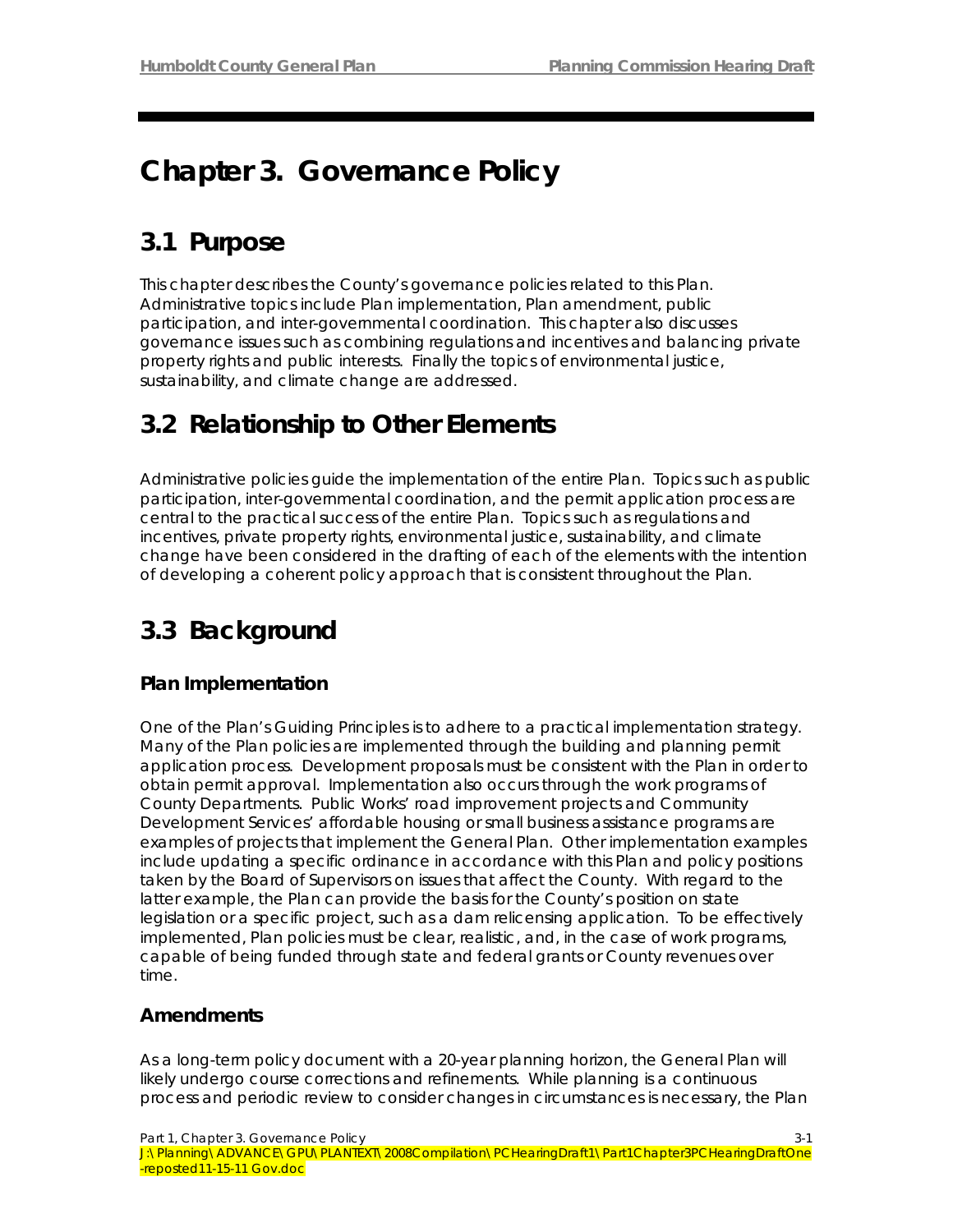must also represent a sufficiently solid vision for long-term implementation such as infrastructure investments.

The Plan should strike a balance between the flexibility needed to respond to unique situations and the rigidity necessary to guide development decisions in a predictable and consistent manner. As a "constitution" for future development, some aspects should be considered foundational and not subject to interim change.

Major reviews of the entire Plan are scheduled to coincide with state mandated fiveyear periodic review of the Housing Element. Major plan amendments should be responsive to changed circumstances, such as deviations from anticipated population growth, or address strategic needs, such as updates to community plans.

Apart from County-initiated amendments, there will be requests from private property owners for amendments to the land use designation for individual parcels. While this amendment process is critical to the flexibility of the Plan, the General Plan is a policy document for the entire county and may only be amended "in the public interest" as determined by the Board of Supervisors. In other words, the Plan can only be amended when the change benefits the entire county, not merely because the change would benefit a particular property owner. Every General Plan amendment must also be consistent with the rest of the Plan or appropriate changes need to be made to the Plan to achieve consistency with the proposed amendment.

### **Public Participation**

The policies for citizen participation recognize the need for public involvement in the planning process. The successful application of any law depends to a great extent on the citizens' understanding and support of that law.

The planning process, then, must provide for the education of the public. Armed with knowledge of the process, the citizen can have meaningful access to the decision makers, evaluate alternative proposals, and make specific recommendations in support of, or for change to, hearing draft proposals.

In the local determination of the future character of Humboldt County, the public must understand the process, the alternatives and the reasons for decisions made that affect our County and our neighborhoods.

The goals and policies in this chapter strive to increase transparency and improve access to give citizens the opportunity to influence and shape the future of the County. They are rooted in the following findings from the 1984 Framework Plan:

- It is essential to the function of the democratic society that public policy shall be reflective of the needs of the citizenry as expressed by the citizens themselves.
- 2. Citizens will participate when they feel their participation will have an effect.
- 3. The large size of the County limits the opportunity for centralized citizen participation.

Part 1, Chapter 3. Governance Policy 3-2

J:\Planning\ADVANCE\GPU\PLANTEXT\2008Compilation\PCHearingDraft1\Part1Chapter3PCHearingDraftOne -reposted11-15-11 Gov.doc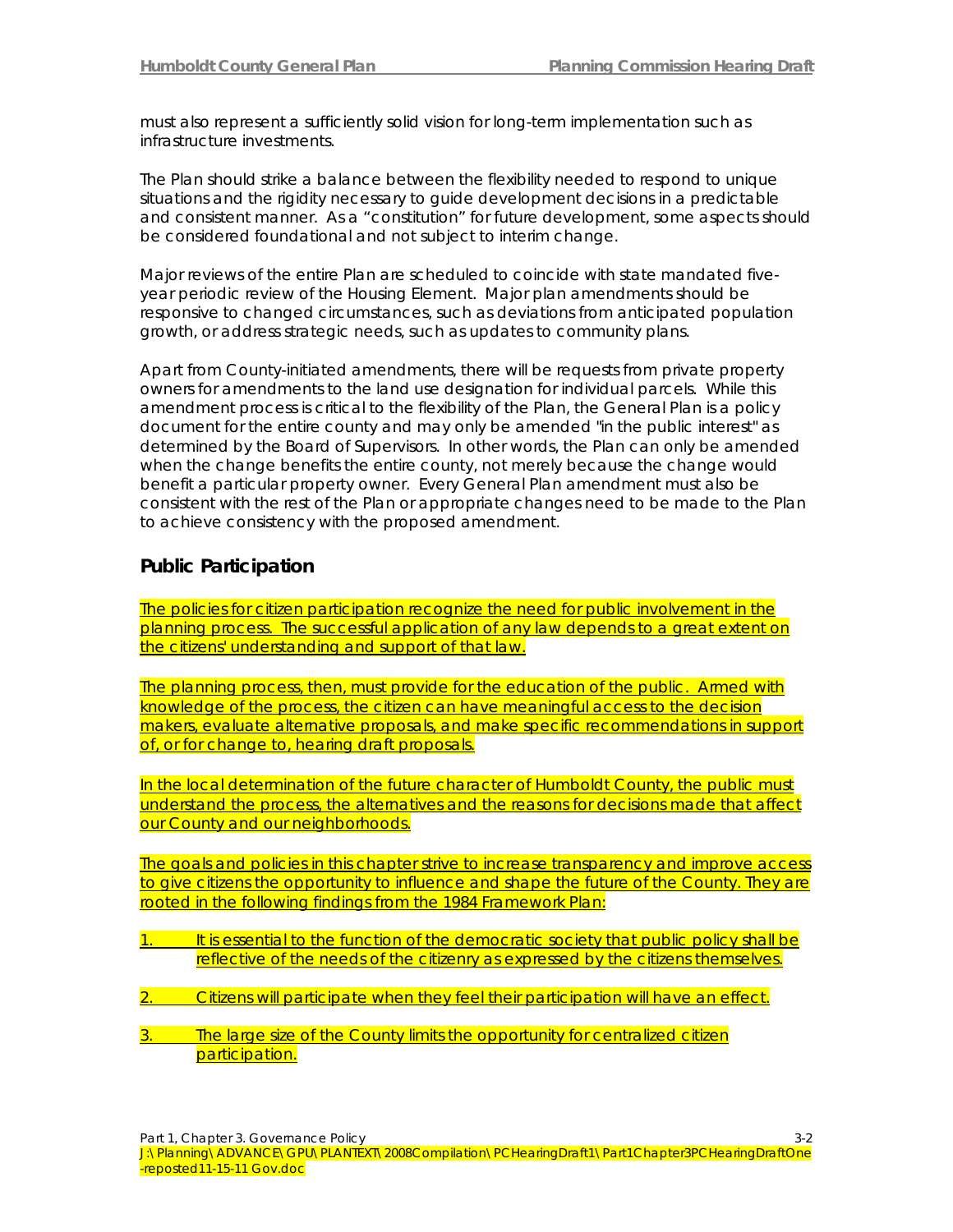- 4. The disparate nature of the County creates conflicting interests within the County and points to the need for a forum for resolution.
- 5. County financial resources can potentially limit the opportunity for citizen participation.

Citizens want opportunities for meaningful and informed participation in the County's land use decision-making processes. This participation can be fostered at the staff, advisory committee, Planning Commission, and Board of Supervisors levels through improved noticing, sharing of information and well designed participation processes. The goals and policies of this chapter strive to increase transparency and improve access to give citizens the opportunity to influence and shape the future of the County. In order to provide for the maximum participation by the public, the following process and educational tools should be considered for use by County staff and decision makers in planning processes:

- **Community Advisory Committees**
- **Citizen Advisory Committees**
- Planning Advisory Committees
- Community workshops
- Stakeholder workshops
- Presentations to community groups
- Planning charrettes
- Interviews with local media
- Citizen's Handbook
- Electronic noticing (including but not limited to maintaining an email distribution list for projects and updates)
- Print noticing (including but not limited to direct notices, newspaper notices, press releases, PSA's, flyers posted in the communities, posting in local libraries)
- Updated County Website and mapping GIS
- Technical reports

### **Inter-Governmental Coordination**

Citizens expect close coordination and cooperation between local jurisdictions and branches of the state and federal government. Aligning goals and synchronizing processes is critical to achieving efficient governance and Plan implementation.

California planning law contains numerous provisions directing inter-governmental coordination during the administration and update of a general plan. In addition to enumerated coordination provisions, broad public and agency involvement in plan preparation is directed and encouraged. Of particular importance to this Plan is coordination with city and tribal governments.

Because areas adjacent to the county's major cities represent some of the better opportunities for locating new growth, which also has the potential to impact these cities, close cooperation between the County and municipalities is imperative. Meeting regional housing needs and providing infrastructure and services called for in this Plan will require unprecedented levels of coordination between the County, cities, and local service districts.

Fostering good working relationships with tribal governments is of particular importance to Humboldt County. The County has the highest per capita Native American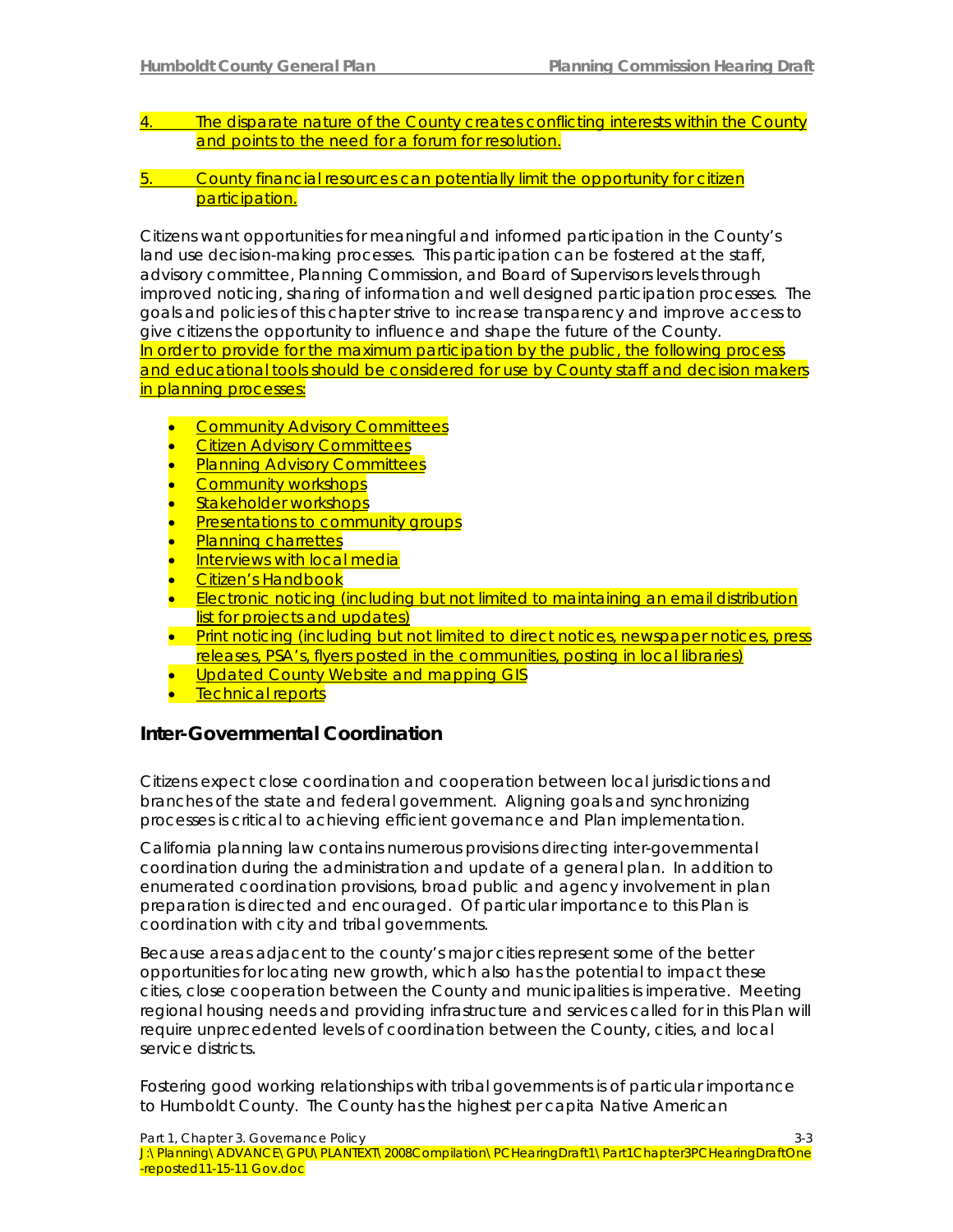population of any county in California. Tribal governments in Humboldt County govern significant land area and are important partners in stewardship of natural resources. There is a rich cultural resource history associated with Humboldt County and culturally sensitive areas need tribal consultation when development proposals are being considered.

Intergovernmental coordination in the regulatory process is particularly important to avoid redundancy and inefficiency. This Plan supports distinguishing relative authority between regulatory agencies unless polices of this Plan require overlap. For example, if a project requires an air quality permit from the North Coast Air Quality Management District, the land use permitting process will rely on the air quality permit process to ensure compliance with state and federal standards and imposition of mitigations to maintain air quality impacts below levels of significance. Due to the legal requirements imposed on Lead Agencies under CEQA, which is typically the County's role, this form of reliance requires considerable coordination with permitting agencies.

### **Board of Supervisors**

The Humboldt County Board of Supervisors, as the elected legislative body, is the chief policy making body for the County. The Board has sole responsibility and authority to adopt the General Plan as the County's statement of public policy on land use. The Board is required by law to hold at least one public hearing to receive public testimony and to review the report and recommendations of its advisory agency, the Planning Commission. The Board, through the establishment of the Planning Commission, the provision of funding for the work on this plan and the adoption of policies to maximize the public participation has provided the greatest opportunities for public awareness and understanding of the plan.

#### **Planning Commission**

The Planning Commission consists of seven people who are appointed by the Board of Supervisors as the advisory agency on all planning matters. One Commissioner comes from each supervisorial district and two are appointed at-large. The Commission must report to the Board and provide recommendations on the adoption and revision of the General Plan. The Commission is required by law to hold at least one public hearing to take testimony on plan proposals. In order to provide for maximum public input, the Commission has the ability to recommend to the Board the formation of advisory committees. The Commission held over seventy five public meetings on the draft plan concerning policy issues now included in the Hearing Draft of General Plan.

### **Planning Division of Community Development Services (CDS) Department**

The Planning Division provides planning services to the Board, the Commission, and the public. These services should include: the gathering, presentation, and/or coordination of information; making recommendations; and implementing the Plan. The CDS Director is appointed by the Board with the staff appointed by the Director. The staff level and supporting appropriations are determined annually by the Board during the budget process.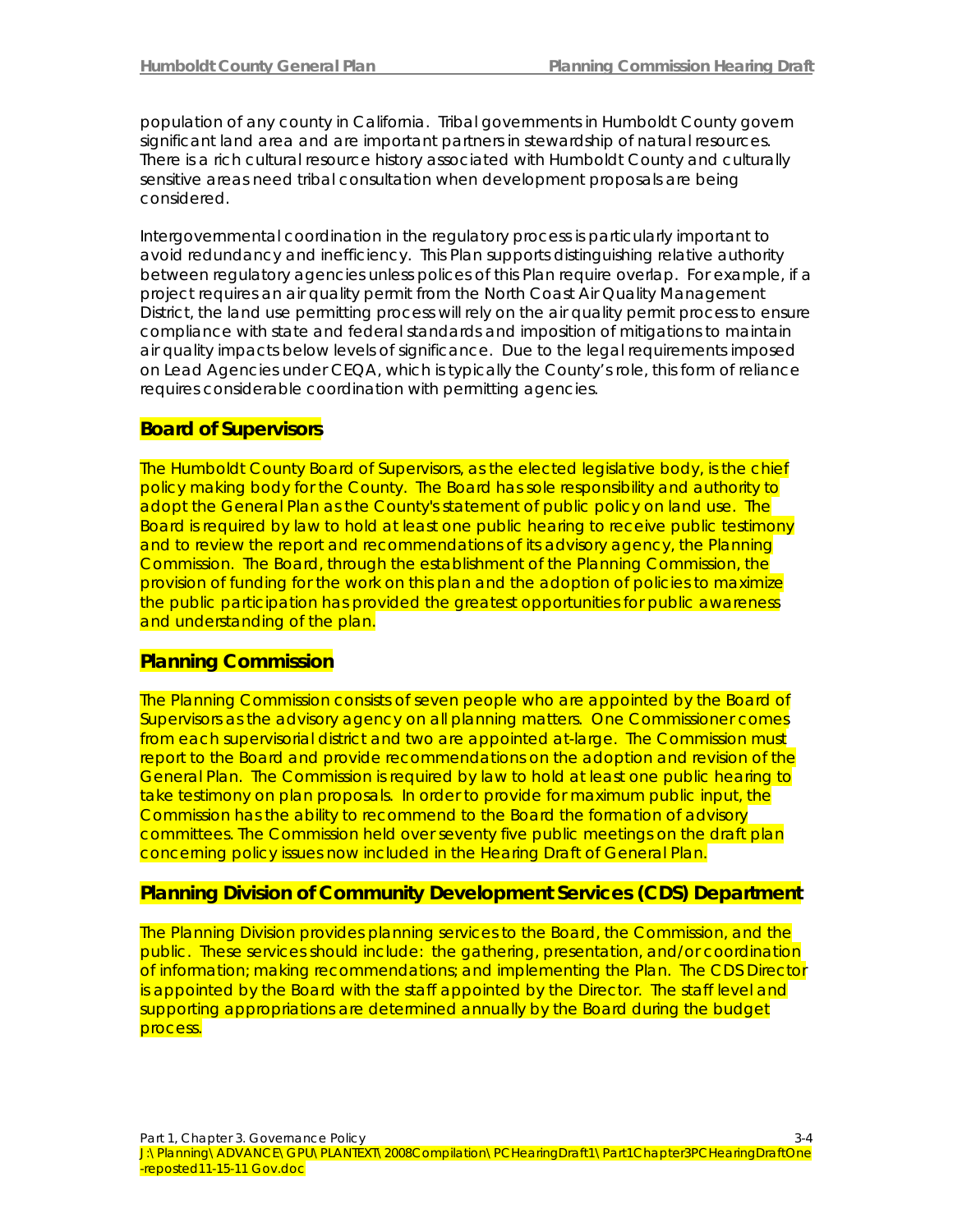## **Permit Application Process**

An efficient and effective permitting system is critical to Plan implementation. Throughout the General Plan update process, permit applicants expressed their need for a fast permitting system that produces consistent, fair, and accountable decisions. Applicants want clear guidelines, a straightforward process, and a positive and helpful attitude from County employees. Citizens want an open and transparent process that produces credible and enforceable outcomes. Members of the Planning Commission and Board of Supervisors want public hearing processes that give interested parties an opportunity to be heard and focus on key issues with clear identification of problems and potential solutions. Maintaining a permit application process that achieves these objectives is a high priority of this Plan.

## **Regulations and Incentives**

Regulations establish mandatory community standards. Incentives provide economic benefits to landowners when the proposed development is consistent with General Plan goals. For example, Planned Urban Developments offer density bonuses and design flexibility when the landowner voluntarily offers amenities supported by the Plan. The regulatory process can serve as an incentive, wherein the Plan specifies an expedited or minimal permit process for projects that fulfill the goals of the Plan.

This Plan contains a mix of regulatory and incentive-based approaches, recognizing that a combination of required and voluntary measures supported by public education and a competent permitting process provides the best means to achieve General Plan goals.

## **Private Property Rights and Public Interests**

The Plan attempts to strike a balance between individual private property rights and the promotion of public health, safety, and welfare. The promotion of public welfare includes the protection of public trust resources, such as air, water, and wildlife. Restrictions on the use of private property can suppress lawful business and personal livelihood and affect the overall wealth of the community. Regulations that restrict the use of private property need to be justified based on a rational relationship to public interests.

## **Environmental Justice**

Environmental justice is defined as the fair treatment of people of all races, cultures, and incomes with respect to the development, adoption, implementation, and enforcement of environmental laws, regulations, and policies. The concept of "environmental justice" is incorporated into the general policies put forth in this chapter and is reflected in various policies throughout the Plan.

The issue is a civil rights matter, grounded in the Equal Protection Clause of the U. S. Constitution. The Fourteenth Amendment expressly provides that the states may not "deny to any person within [their] jurisdiction the equal protection of the laws." Both U. S. and California law includes directives to consider this issue in local decision making. Recent California law recommends general plan provisions that specifically foster equitable distribution of new public services and facilities, avoidance of pollution in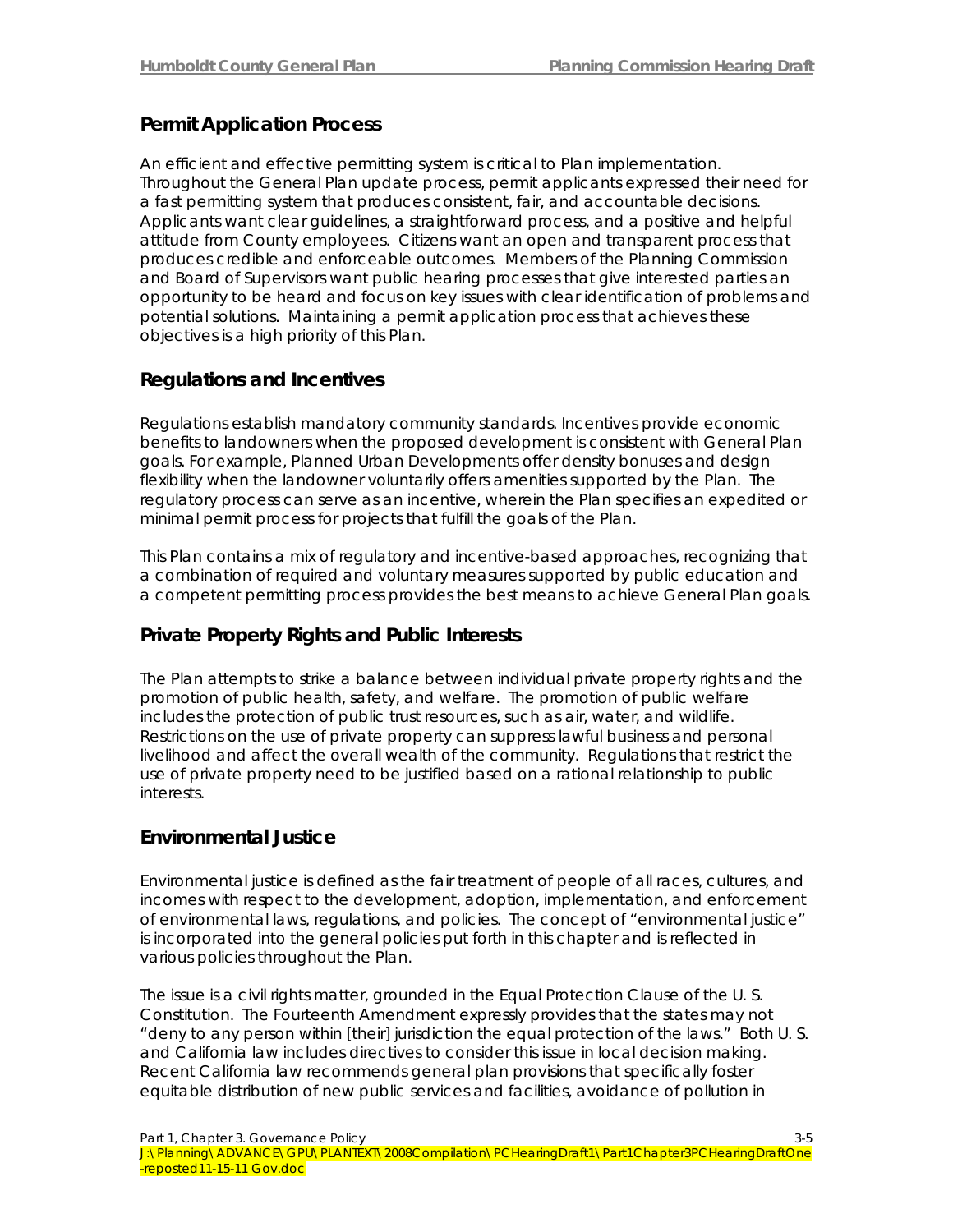proximity to schools and residential areas, and promotion of expanding opportunities for transit-oriented development.

Problems of environmental justice can manifest themselves through procedural inequities in the planning process as well as through geographic inequities that concentrate undesirable land uses in certain neighborhoods. Policies throughout all elements of the General Plan are designed to be supportive of environmental justice.

### **Sustainable Development**

Meeting the needs of the present without compromising the ability of future generations to meet their own needs is the essence of sustainable community development. The State of California encourages cities and counties to consider policies to promote sustainability through general plans. The concept of sustainability was addressed by the Humboldt County Board of Supervisors in 1972 when they adopted the following resolution:

*"We the people of Humboldt County recognize and acknowledge our total dependence upon the land and accept our obligation to use the land in a manner which will sustain and benefit man and all other living things."* 

During the Critical Choices phase of the General Plan update, individuals expressed concerns about trends they felt might undermine the county's long-term sustainability. These concerns were ultimately expressed through the Guiding Principles of this Plan. As a result, principles of sustainability are embedded in the various chapters and elements that make up the Plan. For example, community members expressed concerns that the declining profitability of timber harvesting combined with an increased demand for rural housing might lead to conversion of timberlands that could ultimately threaten the county's economy over the long term. To address this concern, several Plan policies are designed to protect timberlands from conversion and declining profitability.

In Part 2, Building Communities, sustainability objectives are translated into urban development policies that direct growth to areas where services are currently available or may be responsibly extended, while protecting the resource lands. Mixed-use policies in the Land Use Element encourage walkable communities and compact development and seek to restore traditional downtown areas. The Circulation Element encourages a balanced transportation network that accommodates motorized vehicles, public transit, bicycles, and pedestrians. These policies are intended to shore up the long-term economic viability of our urban development areas while protecting the long-term economic potential of resource lands. They also work to enhance the character of our urban areas, conserve fuel and reduce greenhouse gas emissions.

In Part 3, Resource Management, new elements such as Water Resources, Energy Resources, and Waste Management are introduced that, in combination with the other resource-related chapters, provide the framework for making land use decisions that offer long-term economic, social, and environmental benefits. The Open Space and Conservation elements provide a framework of goals and policies for long-term use and protection of open space lands. In some cases, this is achieved through policies that protect sensitive resource areas from development. In much of the county, because the long-term protection of open space depends upon profitable agricultural and forest resource production, policies have been designed to maintain profitability.

Part 1, Chapter 3. Governance Policy 3-6

J:\Planning\ADVANCE\GPU\PLANTEXT\2008Compilation\PCHearingDraft1\Part1Chapter3PCHearingDraftOne -reposted11-15-11 Gov.doc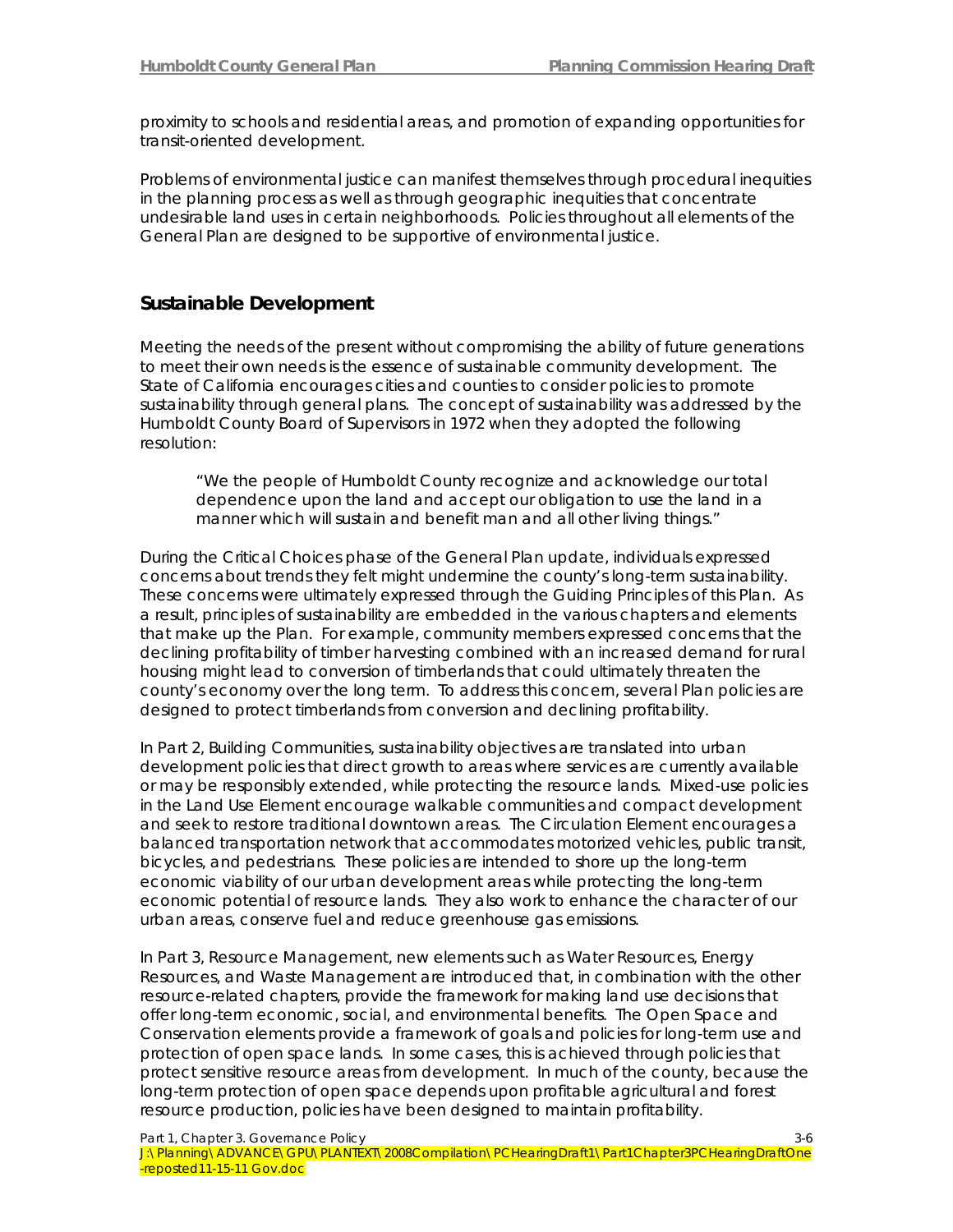## **Climate Change**

| In December 2007, by resolution of the Board of<br>Supervisors, the County of Humboldt joined the<br><b>International Council for Local Environmental</b>                                                       |
|-----------------------------------------------------------------------------------------------------------------------------------------------------------------------------------------------------------------|
| Initiatives (ICLEI) Cities for Climate Protection                                                                                                                                                               |
| Using ICLEI's climate protection protocols and<br>software, the County is working through the Redwood<br>Coast Energy Authority (RCEA), on a countywide<br>multi-jurisdictional effort to reduce greenhouse gas |
| (GHG) emissions. The effort is currently in step one                                                                                                                                                            |
|                                                                                                                                                                                                                 |
| Step one will inventory and categorize past, present,<br>and future conditions to help identify opportunities and                                                                                               |
| <b>Inventory Green House Gas Emissions</b>                                                                                                                                                                      |

In the fall of 2006, Governor Schwarzenegger signed AB 32, the Global Warming Solutions

- Changes in natural ecosystems resulting from higher temperatures.
- Increased wildfire potential.
- Rise in sea level.

The legislation has defined the level of significance under the California Environmental Quality Act (CEQA) as any greenhouse gas emissions above the 1990 baseline. The State Attorney General has taken the position that emission generation above this amount will have a significant effect on the environment and all feasible mitigations must be incorporated into general plans to reduce local emissions below this baseline.

This Plan supports continued County participation and leadership in the countywide climate protection campaign initiated through the Redwood Coast Energy Authority (see text box). The policies of the Plan also directly mitigate carbon emissions; for example, reductions in vehicle miles traveled are achieved through policies that promote compact growth and infilling, increased transit use, and pedestrian friendly design. Climate protection is directly addressed in the the Air Quality Element. The Plan also includes an Energy Element that promotes energy self sufficiency, conservation, efficiency, and green building standards; promotes increased reliance on renewable energy sources; and provides guidelines for siting wind and hydro energy developments. The Plan includes forest policies that support carbon banking and continued forest product production.

With respect to addressing adverse impacts of climate change, the Safety Element incorporates by reference a countywide multi-agency local hazard mitigation plan and a flood hazard mitigation plan pursuant to federal pre-disaster mitigation law. These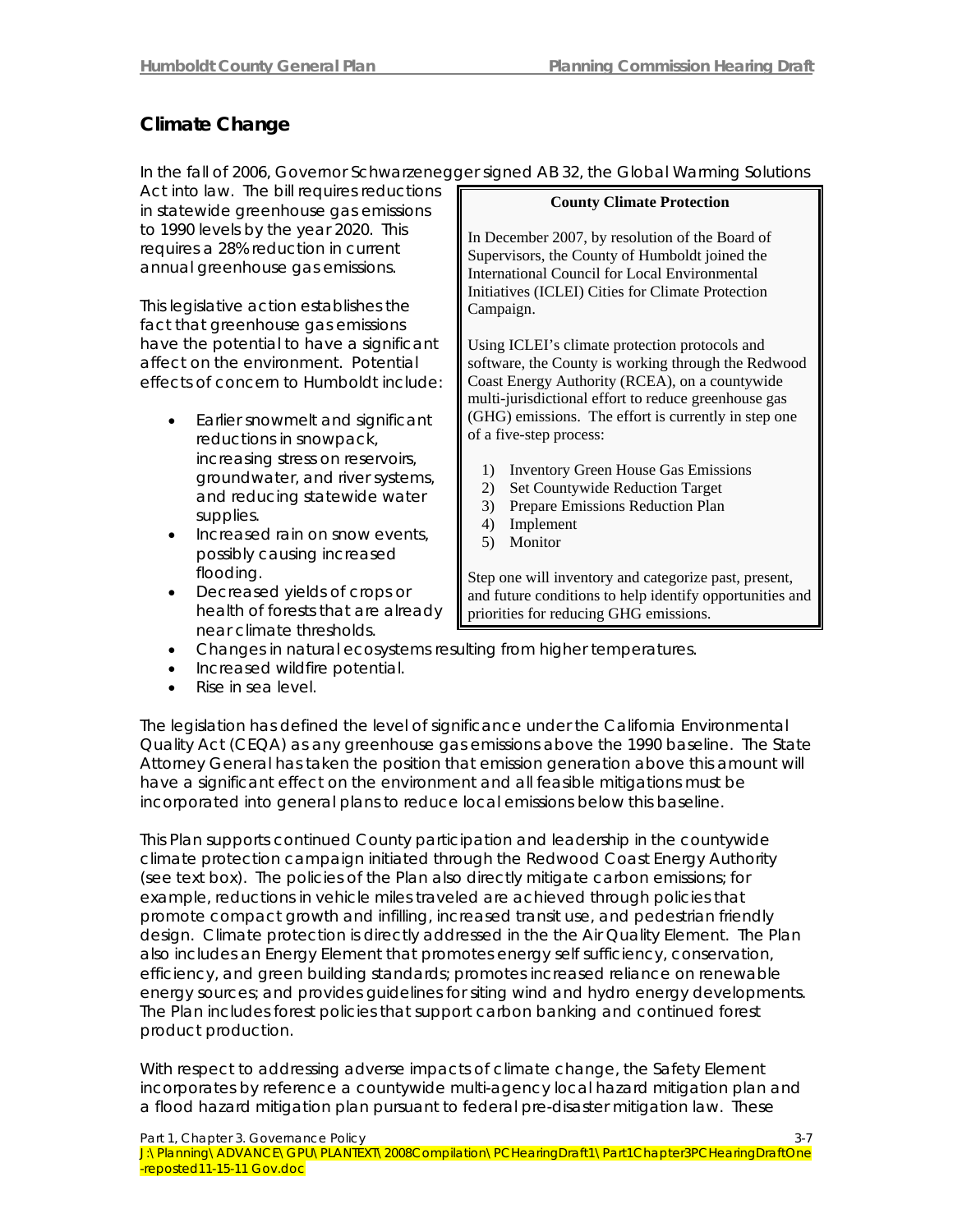plans provide systematic and ongoing programs to reduce or eliminate long-term risks from natural hazards. Intensified severe weather, dam and levee failure, wildland fire, flooding, and tsunamis are among the hazards addressed by these plans. Regarding sea level rise, by properly addressing the tsunami risk, the sea level rise issue is covered by limiting development within the tsunami runup area.

Lastly, the climate change issue is included in the Economic Development Element, recognizing that the world's efforts to reduce global warming may present economic opportunities for Humboldt in the areas of green technology and expertise and carbon sequestration incentives for agriculture and forestry.

## **3.4 Goals and Policies**

#### **Goals**

- **GP-G1. Plan Implementation.** Consistent and successful implementation of Plan policies throughout the planning period.
- **GP-G2. Plan Maintenance.** A current General Plan responsive to community needs, which can be updated on a regular basis.
- **GP-G3. Public Participation.** An open, inclusive, and responsive process for public participation in County land use decision making.
- **GP-Gx1. Accessible Planning Process**. A comprehensive General Plan in understandable language which is readily accessible to the public and encourages citizen participation throughout the planning process. (FMWK 1531.3)
- **GP-Gx2. Public Education**. Maximize opportunities to educate the public about the planning process and the citizen's role in it in order to have meaningful participation in the planning process. (FMWK 1531.4 and 1532.1)
- **GP-G4. Timely and Effective Coordination.** Timely and effective intergovernmental coordination that encourages coherent planning and public communications and efficient permitting, service delivery, and expenditure of public funds.
- **GP-G5. Effective Permit Processing.** An efficient permitting system that permit applicants, community members, and decision makers can rely upon to implement the goals and polices of the General Plan.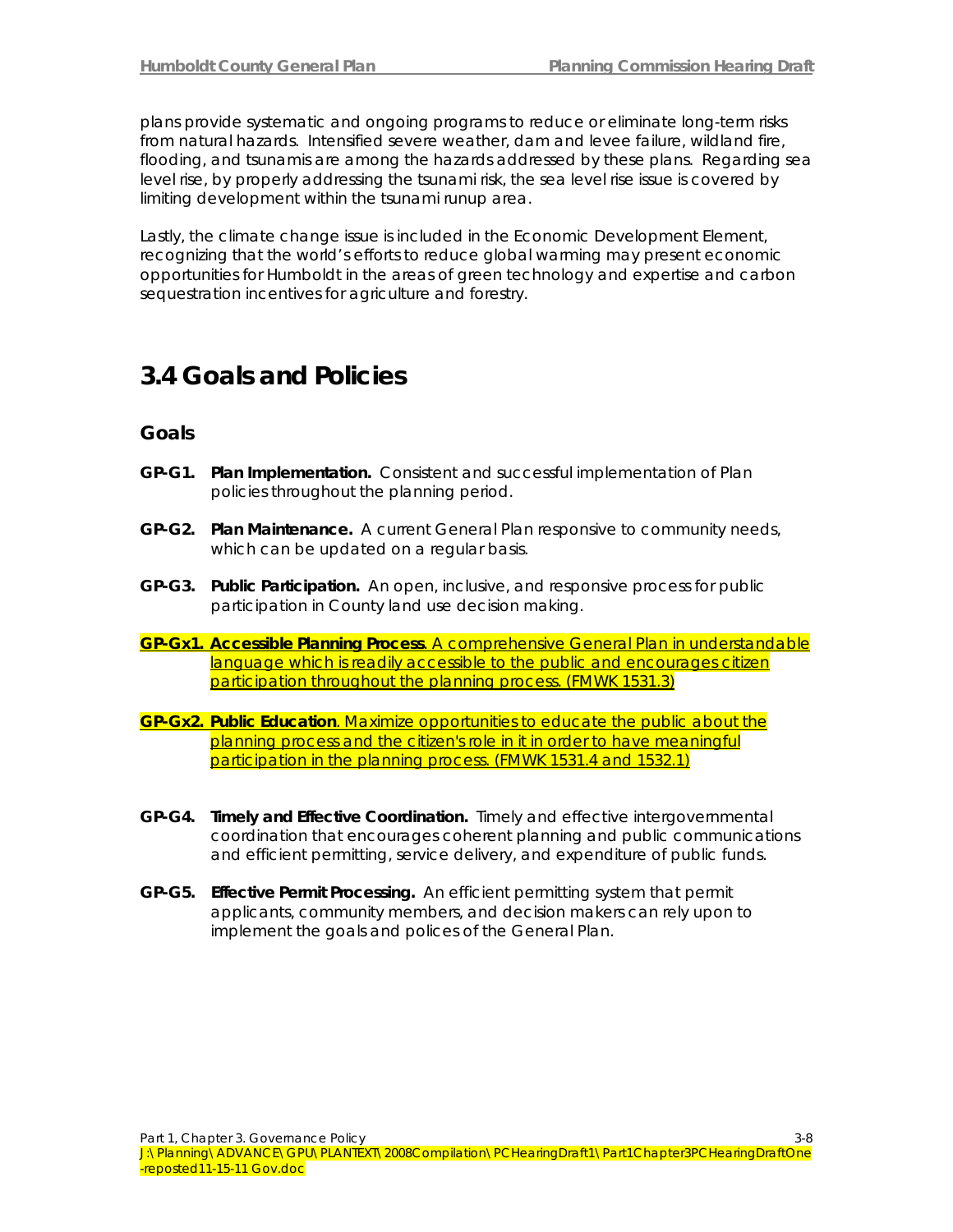### **Policies**

#### **Plan Implementation**

- **GP-P1. Priority.** Implementing the General Plan shall be a high priority of the County and be given at least equal weight to the implementation of state and federal mandates.
- **GP-P2. Board of Supervisors Role.** The Board of Supervisors shall have the ultimate responsibility to interpret the General Plan and oversee its implementation.
- **GP-P3. Planning Commission Role.** The Planning Commission shall serve as the primary quasi-judicial body on land use matters and the primary advisory body to the Board of Supervisors on legislative land use matters. The Commission procedures shall be prepared in a format and language that is clear and readily available to the public.
- **GP-P4. Community Development Services Role.** Under the direction of the Board of Supervisors, the Community Development Services Department shall have primary responsibility for implementation of the Plan including coordination between County departments.
- **GP-P5. Community Plans.** Community Planning Areas shall continue to be individually planned through periodic updates of Plan and Zone designations and community-specific General Plan policies.
- **GP-P6. Environmental Justice.** County decision making shall avoid disproportionately impacting disadvantaged populations.

#### **Plan Amendments**

- **GP-P7. Periodic Review.** Time the review and update of the entire Plan with the statemandated Housing Element periodic update cycle or every five years at the Board of Supervisors' discretion.
- **GP-P8. Required Findings and Criteria for Amendments.** A petition for amendment of this Plan may be accepted for filing upon making the finding that the proposed amendment can likely be found to be in the public interest.

All of the following criteria must be met in order to make this finding:

- A. The proposed amendment has the potential for public benefit and is consistent with the Guiding Principles and applicable goals of the Plan, and
- B. The proposed amendment would be compatible with the surrounding area; and
- C. The revision is not appropriate for the next scheduled update; and
- D. Within the coastal zone, the amendment can likely be found consistent with the policies of the Coastal Act.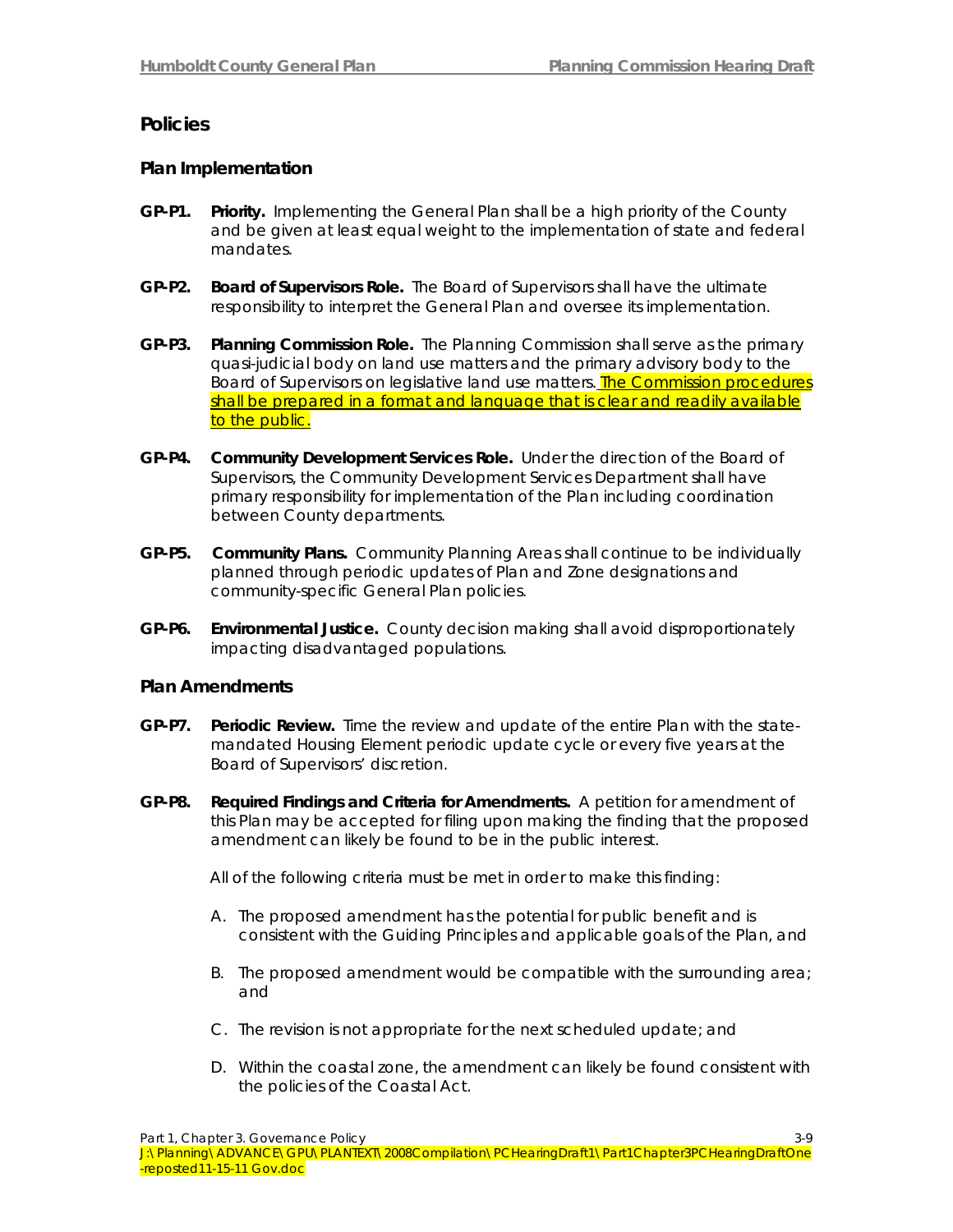**GP-P9. Errors in the Plan.** Where there is an obvious error in the Plan that would prevent a land use decision otherwise consistent with the Plan, the Planning Commission or Board of Supervisors may act on the matter based on a comprehensive view of the Plan, noting the error in the decision and referring the error to the next available set of amendments.

#### **Public Participation**

**GP-P10. Public Participation.** Encourage and facilitate the public's right to fully participate in all land use planning decisions by dissemination of information with adequate time for review through a variety of media sources, noticing of projects and Plan changes, and through direct communication with the public by the use of explanatory guides and handouts. Planning and implementation programs shall include actions designed to engage affected interests and ensure general public involvement. The Planning Commission should be authorized to create subcommittees or recommend the creation of adhoc committees from their membership, and to create joint committees for the conduct of planning matters.

> **a) Outreach Program.** The County shall aggressively solicit the input of the public through an "outreach" program of public participation and encourage public participation through workshops and other methods of direct public education and engagement. Planning and implementation programs shall include actions designed to motivate and engage affected interests and ensure general public involvement.

**(b) Citizen Committees.** The County shall encourage the formation of working groups and citizen organizations to provide input on specific matters in a format consistent with the adopted policies and procedures. The Planning Commission should be authorized to create subcommittees or recommend the creation of adhoc committees from their membership, and to create joint committees for the conduct of planning matters.

**(c) Public Meeting Accessibility.** Public meetings pertaining to the General Plan, whenever practical, shall be held in the geographic areas under consideration, or where the meetings of the Commission concern countywide issues as addressed in the General Plan, such meetings shall be held in the regional centers most representative of the issues to be addressed.

**(d). Public Notification of Planning Commission Meetings.** The Commission shall provide notification of meetings adequate to insure public participation consistent with the goals of this Plan.

**(e) Timing.** The time period from public input to adoption of the plans shall be minimized**.**

**(f). Direct Access to Decision Makers**. The policy making organizational structure shall provide the most direct relationship between the public and the decision makers and the planning process shall maximize public access to the decision making process.

Part 1, Chapter 3. Governance Policy 3-10 J:\Planning\ADVANCE\GPU\PLANTEXT\2008Compilation\PCHearingDraft1\Part1Chapter3PCHearingDraftOne -reposted11-15-11 Gov.doc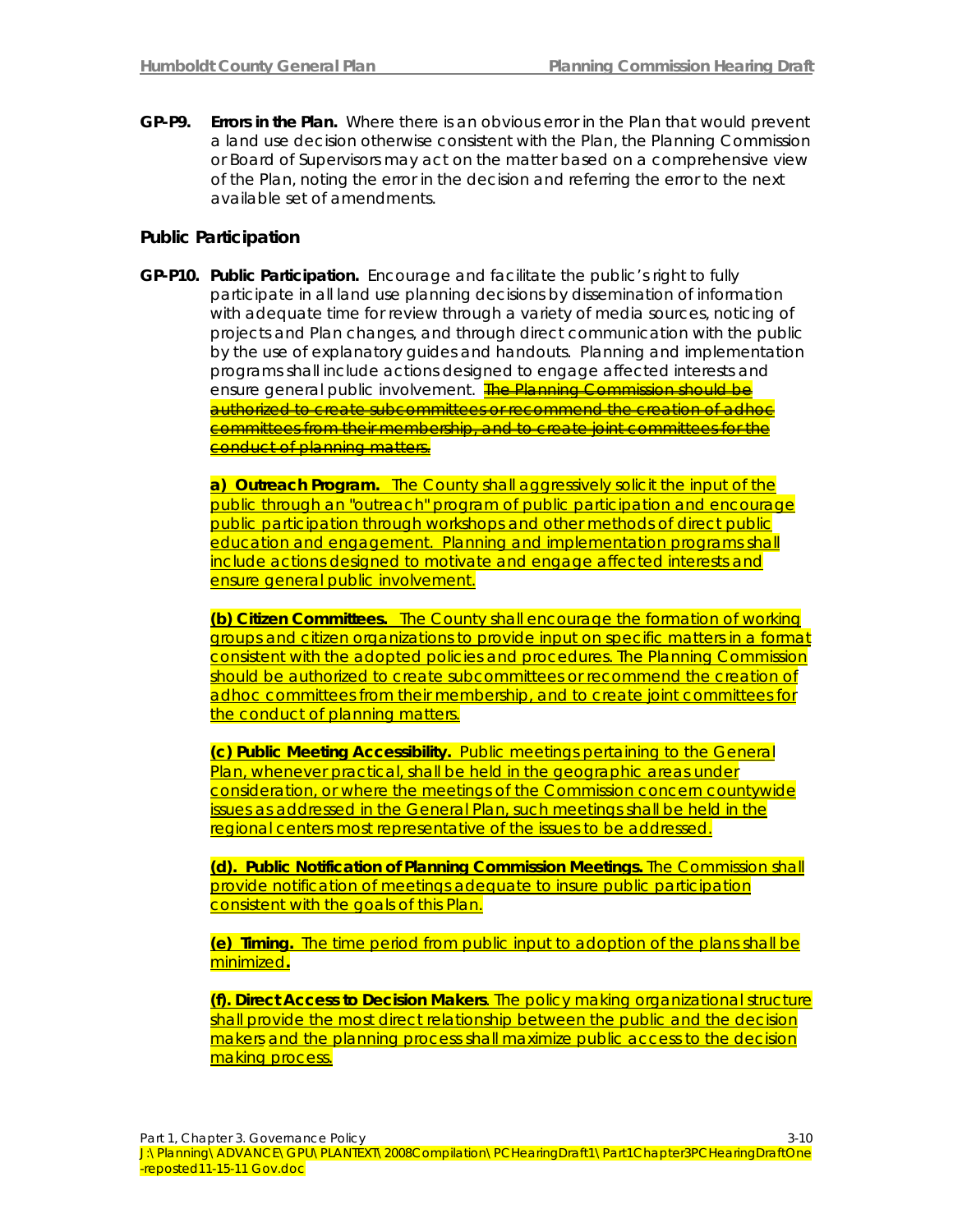**(g) Process Education.** The County shall maximize the opportunities to educate the public about the planning process and the citizen's role in it and be provided prior to public hearings on the plan proposals in adequate time to insure informed participation.

**(h) Evaluation of Alternatives.** Written materials and public hearings shall be organized to provide public opportunities to evaluate alternative proposals and participate in the choice of the preferred alternative.

**GP-P11. Accessibility.** Use plain language in public communications and planning documents and distribute information using current technology but also through traditional means, such as libraries, copy centers, county offices, newspapers of general circulation, and regular mail.

#### **Intergovernmental Coordination**

- **GP-P12. City-State-County Coordination.** Promote coordination between city, state, and County planning efforts through consistent communication, cooperative working relationships, and joint projects.
- **GP-P13. City General Plans.** Give consideration to city general plans and city council input when updating this Plan.
- **GP-P14. Joint Planning.** For major land use decisions adjacent to a city, involve the city early on in the planning stages through official notifications, joint staff meetings, and presentations to planning commissions and city councils.
- **GP-P15. Water Service Provider Coordination.** Coordinate with water service providers on water supply and demand in their respective areas, and participate in the five-year updates of urban water management plans.
- **GP-P16. Annexations.** Support annexation of urbanized areas to adjacent cities where they are the logical service provider.This includes annexation of planned urban development areas around the cities of Eureka and Fortuna. The County shall utilize this Plan when representing its position on annexations to LAFCO.
- **GP-P17. Incorporation.** Support incorporation of McKinleyville.
- **GP-P18. Public Works Projects.** The County shall review public works projects for conformity with this Plan.
- **GP-P19. Real Property Transfers and Street Abandonment.** County acquisitions and disposals of real property and street vacations or abandonment shall be reviewed for conformity with this Plan.
- **GP-P20. Capital Improvement Plans.** The County shall encourage and support efforts by special districts and local agencies responsible for public facilities to prepare and maintain capital improvement programs.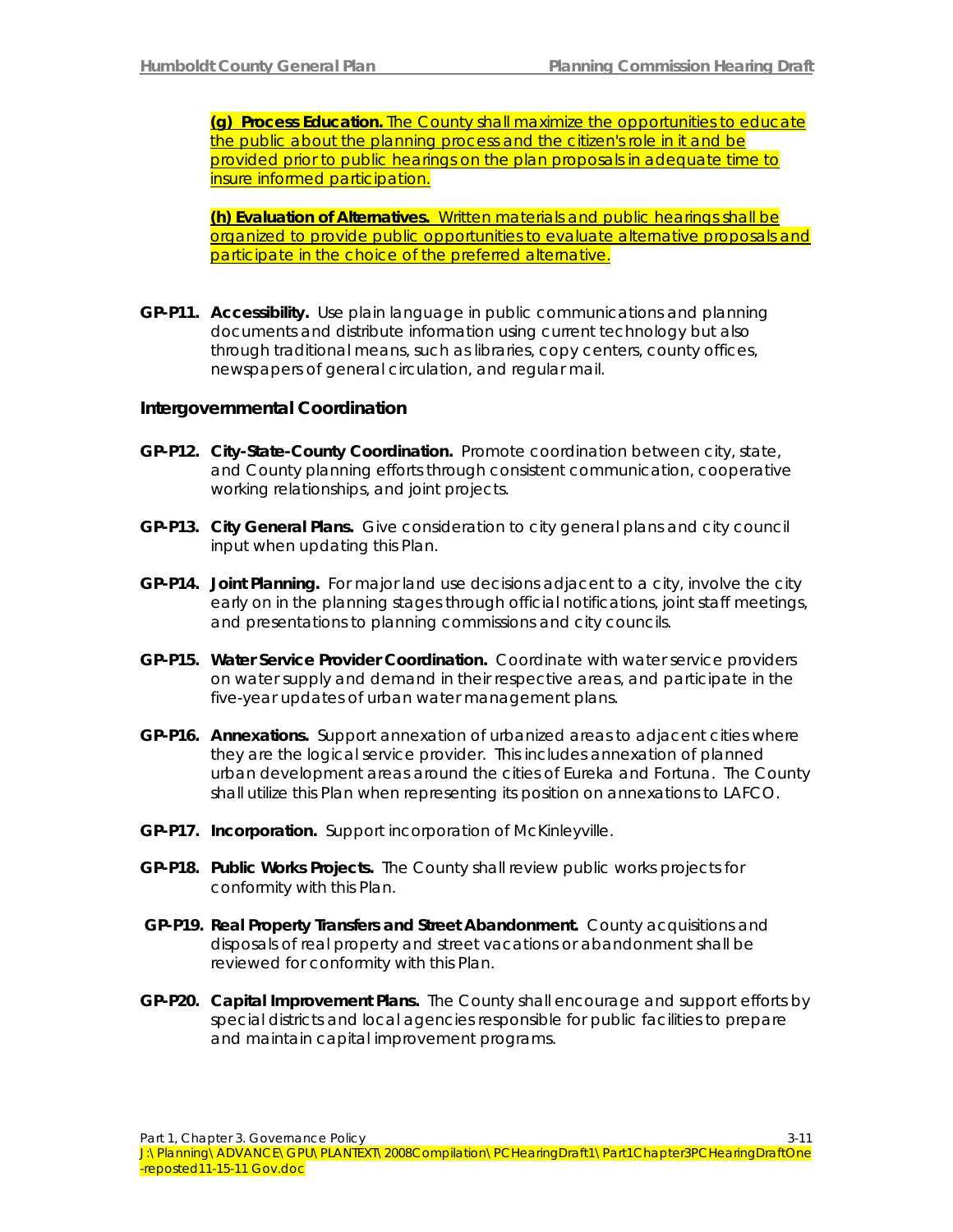- **GP-P21. Regional Transportation Plan.** The County shall coordinate with Humboldt County Association of Governments (HCAOG) in the preparation of the Regional Transportation Plan.
- **GP-P22. Tribal Government Coordination.** The County shall coordinate with affected tribal governments during General Plan updates and amendments.
- **GP-P23. Tribal General Plans.** Within reservation boundaries, the County shall utilize the tribal government's general plan for policy guidance where the County may need to exercise land use or permitting authority on non-trust lands.
- **GP-P24. Legislative Priorities.** The policies included in this Plan are intended to be used by the County in formulating its legislative priorities and in drafting policy response to local, state, and federal proposals.

#### **Permit Application Process**

- **GP-P25. Continuous Improvement.** Building, Planning, Public Works, and Environmental Health land use permit processes shall be continually evaluated to eliminate inefficiencies, reduce response time, and simplify procedures.
- **GP-P26. Customer Service.** The permit process shall be managed to increase customer communication and satisfaction. Customers include permit applicants, community members with interest in the application, involved agencies, and decision makers.
- **GP-P27. Customized Permit Processes.** The County shall design streamlined permit processes for high priority classes of projects identified in this Plan.
- **GP-P28. Adequate Resources.** Resources shall be provided to ensure adequate permit staffing levels, use of modern processes and technology, innovation, and continuous improvement.

## **3.5 Standards**

- **GP-S1. Environmental Justice.** The County shall consider social and economic effects, including effects on disadvantaged populations, when assessing the significance of physical changes on the environment under CEQA pursuant to Section 15131(b) of the CEQA Guidelines.
- **GP-S2. Tribal Government Coordination.** The County shall coordinate land use actions with tribal governments pursuant to Government Code Sections 65092: Public Notice to California Native American Indian Tribes; Sections 65351–65352.5: General Plan Consultation; and Sections 65560–65562.5: Consultation on Open Space.
- **GP-S3. State and Federal Permitting Coordination.** The County shall rely upon local, state, and federal permitting processes and regulatory standards when compliance with the state and federal standards will meet or exceed the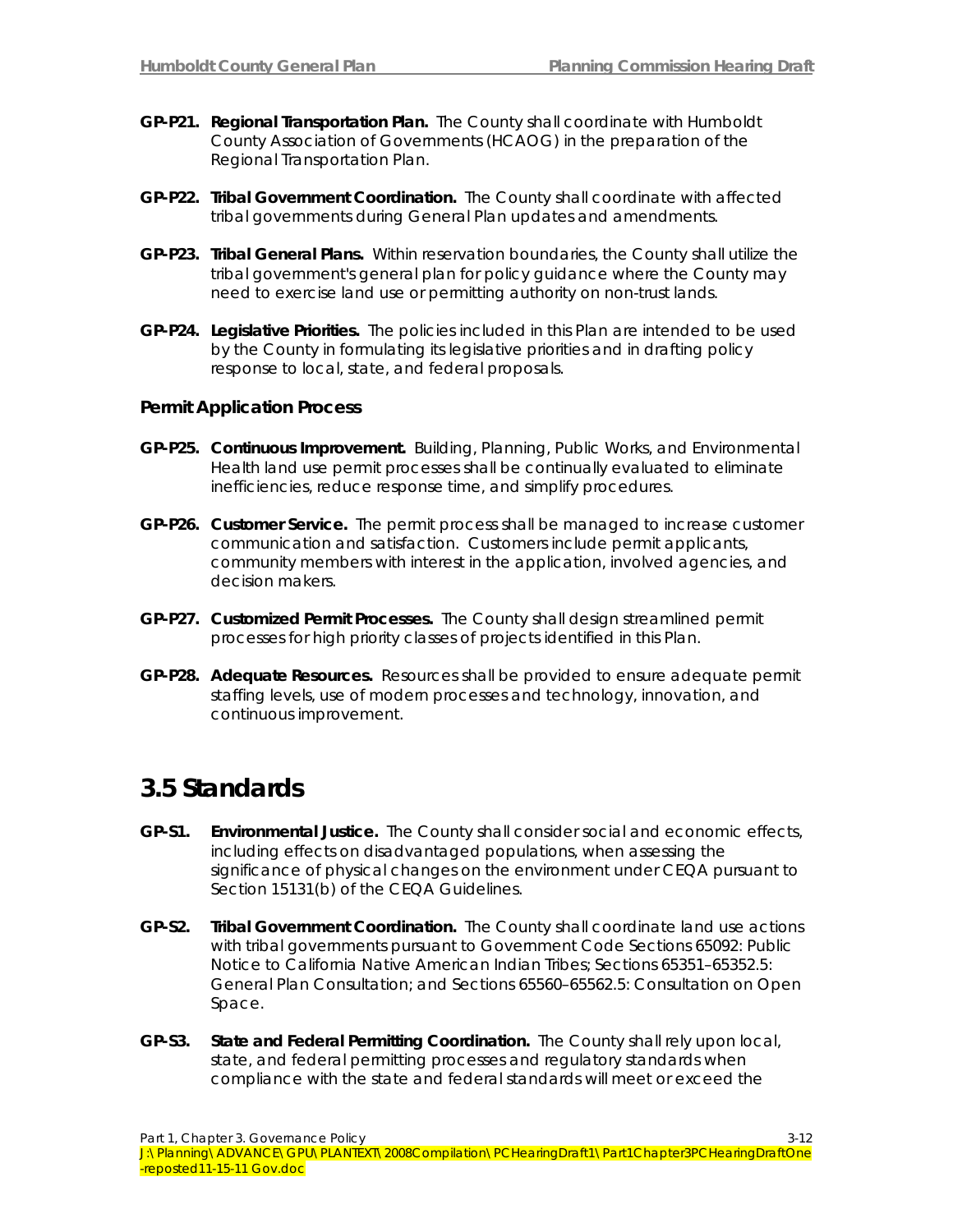requirements of this Plan and are feasible, enforceable, and adequate to reduce environmental impacts to less than significant levels.

**GP-S4. Public Education** The education of the public shall be provided through, but not limited to:

- Citizens Handbook
- **Print and electronic media**
- Public meetings
- Community Advisory Committees
- Public Workshops,charrettes, facilitated discussions
- Direct mailings and email notices
- Internet Web pages

**GP-S5 Planning Advisory Committees**. Planning Advisory Committees (PAC) may be created to review and prepare recommendations concerning special or technical planning matters that may have countywide significance. Such PAC's should:

> A. Be established and appointed, subject to Board concurrence, by the Planning Commission;

**B. Report directly to the Commission:** 

C. Be charged with a specific list of tasks and a schedule for completion;

D. Not be created as a standing committee;

E. Be composed of lay citizens and technical advisors.

**GP-S6. Community Advisory Committees.** Community Advisory Committees (CAC's) should may be created to review and prepare recommendations on planning matters that affect their individual communities. Such CAC's should:

A. Be formed in the community;

B. Be representative of the community make-up, report on the selection process used to form the CAC and be confirmed by the Board based on a recommendation by the Commission;

C. Generally contain not less than five (5) nor more than eleven (11) members;

D. Adhere to common CAC organizational guidelines adopted by the Board;

E. Direct all comments and questions on planning matters to the Planning Commission Be provided County staff for answering questions, and making recommendations to the Planning Commission and Board of Supervisors;

F. Establish a work program, regular meeting schedule and completion date; G. Prepare a map showing the limits of the community's area of interest and all such limits should be approved by the Planning Commission;

H. Designate a contact person who will communicate with the Commission and inform the public;

I. Hold local workshops (planning staff assistance, maps and comments may be provided to CAC's subject to departmental budget limitations).public meetings to receive public comments.

J. Educate the public about its community plan and other planning programs that affect the community;

K. Provide a forum for citizen comments, and provide a mechanism for relaying those comments to the Planning Commission;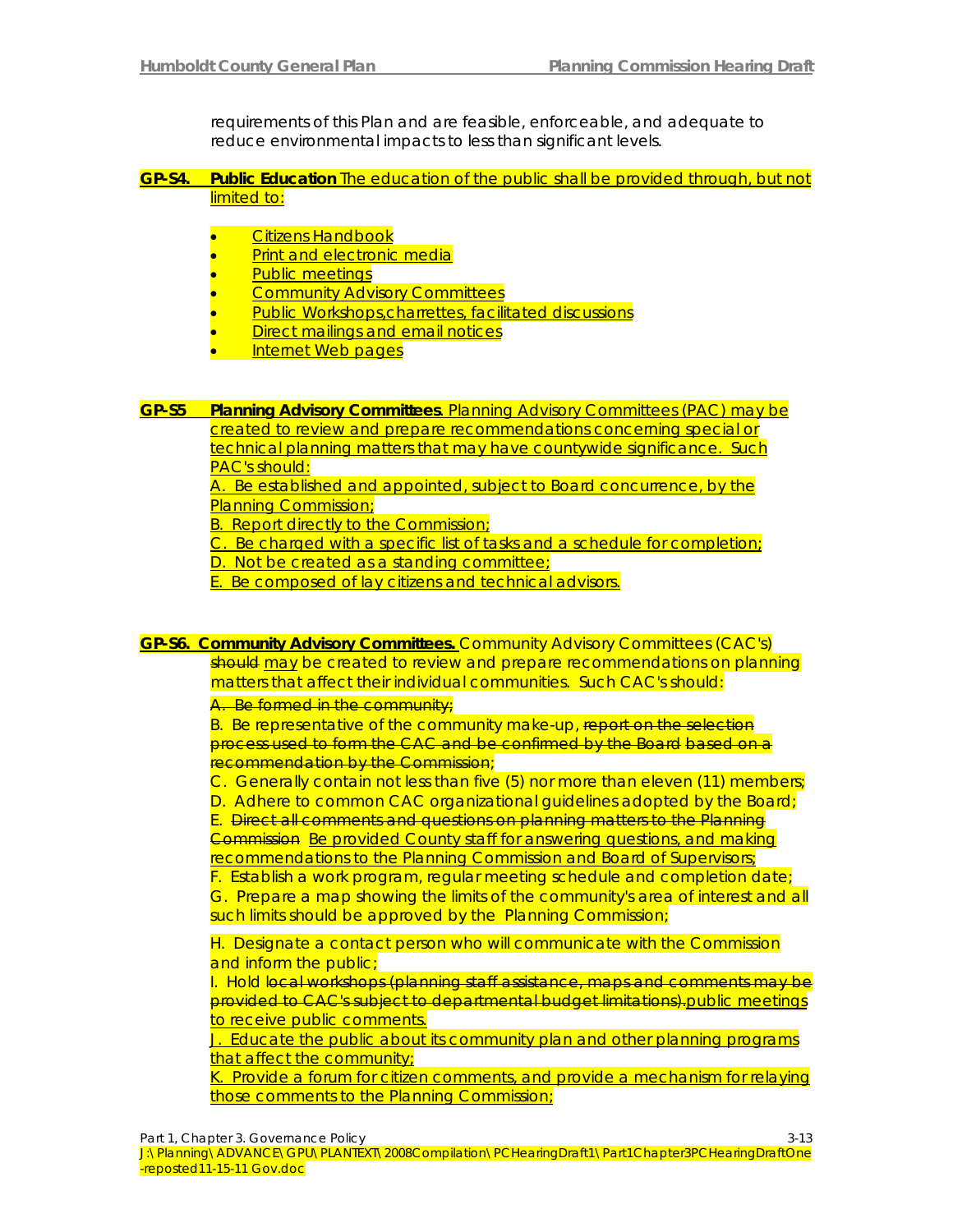L. Advise the Planning Commission on planning matters that affect the community; M. Provide input to the Commission on specific matters in a format consistent with the adopted policies and procedures; N. Develop hearing drafts of Community Plans consistent with overall county policies in the Framework Plan; O. Community Advisory Committees should be included in all planning notification procedures that affect their area.

NOTE: strikethrough illustrating modified Framework Plan Policy 1550.2

## **3.6 Implementation Measures**

- **GP-IM1. Progress Reports.** A General Plan Annual Progress Report shall be prepared by the Community Development Services Department pursuant to Government Code Section 65400(a)(2). The Progress Report shall be copied to the Planning Commission and presented to the Board of Supervisors in a public hearing.
- **GP-IM2. Budget Allocations.** Community Development Services shall include priority Plan implementation measures in its annual budget submittals to the Board of Supervisors.
- **GP-IM3. Update Schedule.** Maintain comprehensive General Plan review on a five-year cycle, periodic update of individual elements and community plans on an asneeded basis directed by the Board of Supervisors, and periodic General Plan amendments to respond to individual Plan Amendment petitions and routine maintenance requirements.
- **GP-IM4. Consistency Review of Ordinances for Plan Amendments.** Review and update related ordinances for consistency with criteria for Plan amendments and Plan revision schedules as required by Government Code Sections 65300 and 65583 et seq.
- **GP-IM5. Meaningful Participation.** Comprehensively review and update the participation processes required by County Code to provide adequate time, information, and means of input to ensure early and meaningful community involvement in planning projects as required by state law.
- **GP-IM6. City-State-County Coordination.** County staff shall be available to work with city and state staff on issues and projects of mutual interest. County staff shall keep the Planning Commission and Board of Supervisors informed to support policy level decision making on issues that require joint coordination pursuant to Government Code Section 65103(f).
- **GP-IM7. Water Service Provider Coordination.** County staff shall share land use data with service providers and support projects and plans that are consistent with this Plan pursuant to Government Code Sections 65302(d) and 65352.5
- **GP-IM8. Public Works Projects.** The Public Works Department shall list proposed public works recommended for planning, initiation, or construction during the ensuing

Part 1, Chapter 3. Governance Policy 3-14 J:\Planning\ADVANCE\GPU\PLANTEXT\2008Compilation\PCHearingDraft1\Part1Chapter3PCHearingDraftOne -reposted11-15-11 Gov.doc